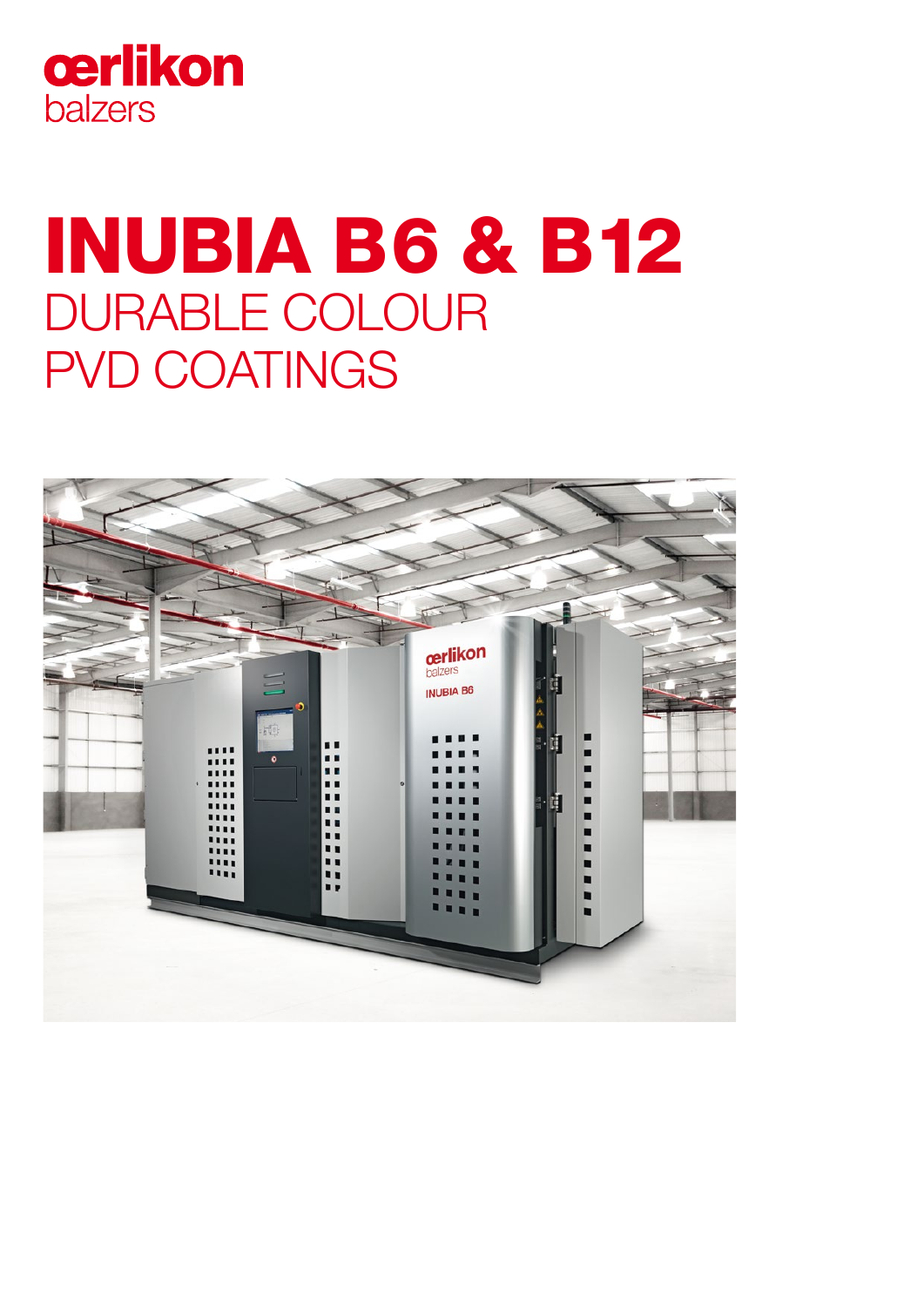## INUBIA B6 & B12 VERSATILE COLOUR COATINGS FOR DESIGN PARTS

Oerlikon Balzers INUBIA B6 and B12 coating systems provide unmatched versatility of reproducible colour coatings on a large variety of base materials.

INUBIA B6 and B12 PVD coating machines are ideal for high-end surface treatment operations that wish to combine decorativeness, durability, operational efficiency and reproducibility - and all of this with a high level of flexibility in terms of base materials and geometries.

#### **Reproducibility**

... through precise parameter control, automated process control software, and retrievable coating processes

**Decorativeness** ... through smooth and glossy surfaces in a large variety of colours



#### **Efficiency**

... through a large usable recipient space, short process steps, user-friendly process software and the option for remote control

#### Coating adhesion and durability

... through reactive and non-reactive magnetron sputtering technology with high degree of ionisation and plasma density

#### Substrate material versatility

... on base materials such as metals, plastics, ceramics, glass, lacquer painted parts and more

### **COATING SYSTEMS**

### GOOD TO KNOW!

Enhance your operations to plastics metallisation: INUBIA B6 and B12 machines can be utilised for the ePD™ plastics metallising process when used in combination with an INUBIA P6 or P12 painting line.

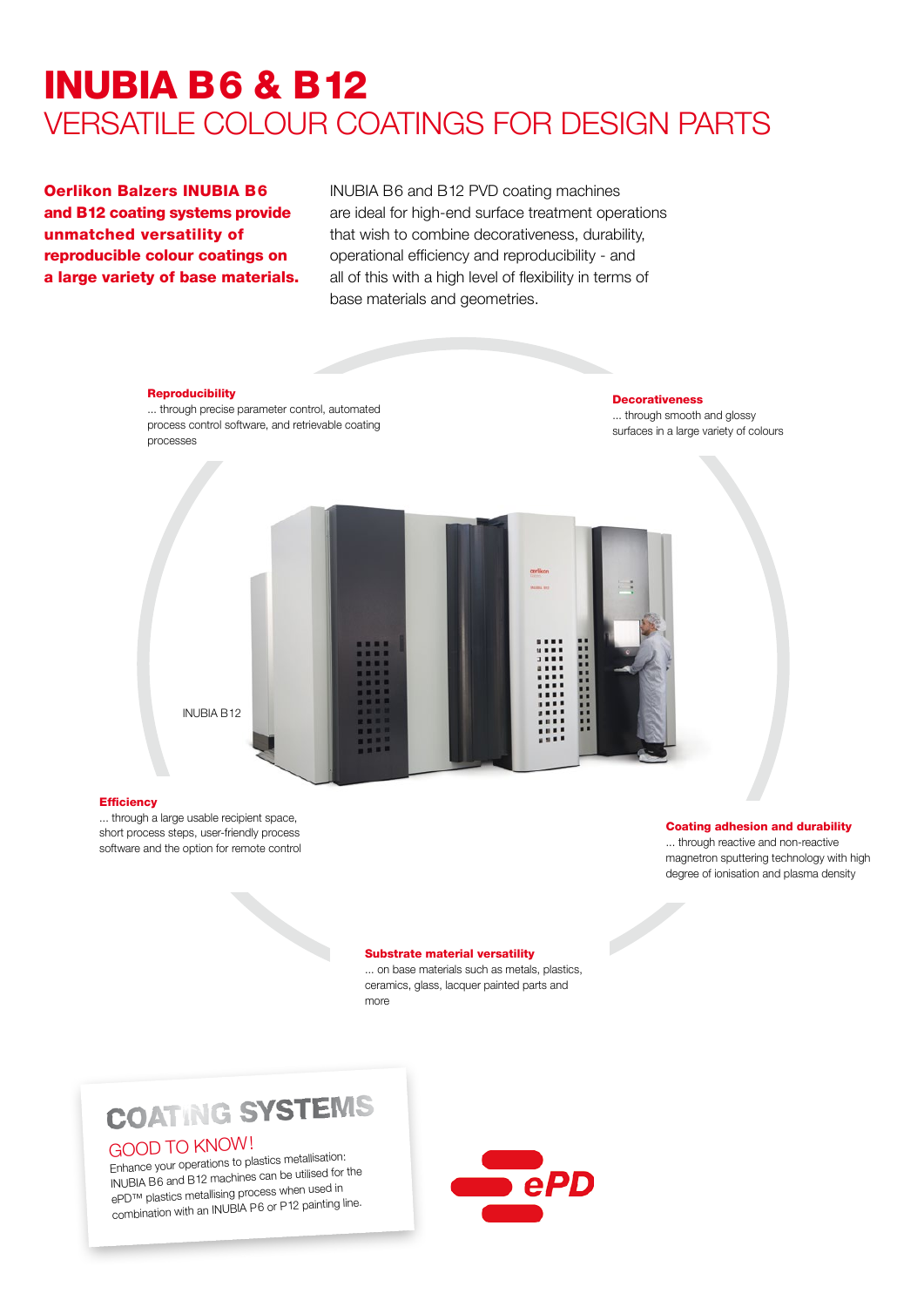#### Easy access to the recipient through two or three recipient doors



Triple door design of INUBIA B6 recipient



Through the impact of accelerated argon ions, free metal ions of the source metal are emitted from the target. By applying DCor pulsed DC bias voltages to the components (substrates), while adding the process gases, a thin film of metal-gas compound is formed. Up to three different process gases can be used during one coating process simultaneously. Coatings with more than one metallic phase can be deposited by using up to three different target metals on the three sputter sources, or through using alloyed sputter targets. By altering the process gases and target metals, a large variety of colours and decorative effects can be achieved.

#### Smooth and glossy coatings

INUBIA B6 and B12 PVD coating machines are planar magnetron sputtering machines that run both, reactive and non-reactive gas processes. Various decorative and functional thin film coatings can be deposited by intelligently combining different metal plasma sources and process gases. INUBIA B6 and B12 provide smooth and glossy coatings with high durability and high adhesion on a variety of conductive and nonconductive base materials. Substrates retain the smoothness and gloss of the original surface.



Sputter process

#### PVD Process

#### Recommended sputter target metals:

chromium, titanium, zirconium, aluminium, tungsten, molybdenum, stainless steel, copper, silver, gold (option) and many other non-ferromagnetic metals

#### Process gases:

argon, nitrogen, acetylene, (optional CO<sub>2</sub> and other process gases)

#### Recommended substrate materials:

Plastics: ABS, PC, PC/ABS, PC/PBT, PC/PET, selected blends of PA (fibre glass and mineral enforced) and many other polymers. Electroplated plastics coated with electroless nickel, lacquer spray painted substrates, glass.

Metals: stainless steel, aluminium, titanium alloys, aluminium alloys, brass, and many other metals.

| Cycle time:        | typically 30 to 150 min      |
|--------------------|------------------------------|
| Coating thickness: | typically $0.05 - 1.5 \mu m$ |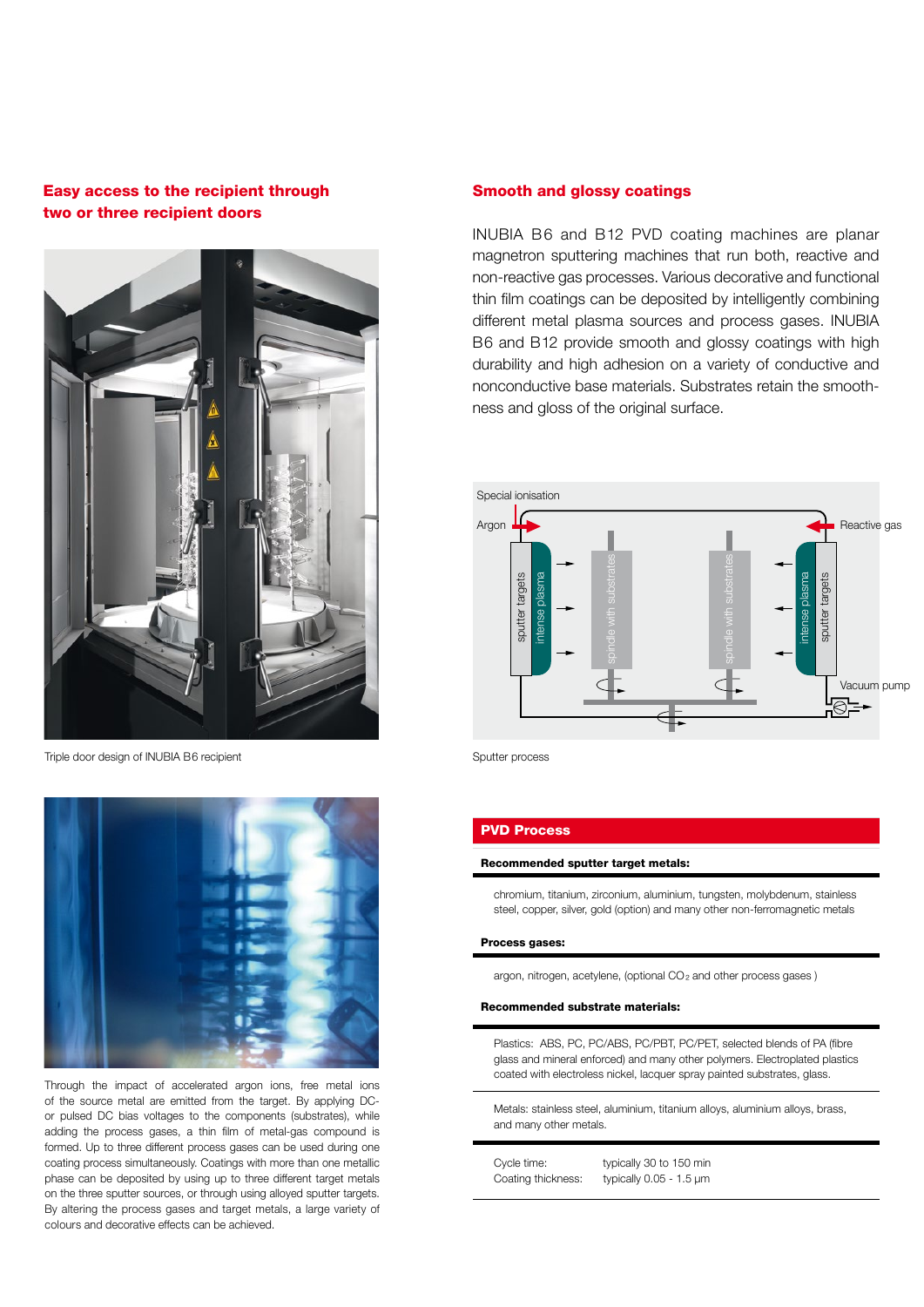#### User-friendly operation – Automated batch processes

The INUBIA B6 and INUBIA B12 are fully automated batch process machines. High efficiency and short operation times are achieved through short pump-, coating-, and maintenance times. Operational efficiency is also supported by simple maintenance routines and optional auxiliary carousel handling hardware.

With the Oerlikon Balzers software, process parameters can be programmed, saved and reproduced. History profiles can be run and process events are recorded and can be retrieved at any time. Automatic messages indicate the type and location of relevant process events.

By remote control, service engineers can access the equipment controls, perform troubleshooting and indicate corrective measures.





Carousel for INUBIA B6 Spindles and fixtures are supplied on demand Carousel for INUBIA B12

|                            | <b>INUBIA B6</b>                 | <b>INUBIA B12</b>                 |
|----------------------------|----------------------------------|-----------------------------------|
| Max. coating height        | 600 mm                           | 1200 mm                           |
| Door width x height        | 700 x 800 mm                     | 720 x 1810 mm                     |
| Vacuum chamber doors       | 3                                | $\overline{2}$                    |
| Usable chamber<br>diameter | 600 mm                           | 600 mm                            |
| Number of spindles         | $1 - 20$                         | $1 - 20$                          |
| Spindle diameter           | 180 mm<br>(for 6 spindle system) | 180 mm<br>(for 6 spindle system)  |
| Turbomolecular pump        | 2 x 1450 l/s (N2)                | 6 x 1250 l/s (N2)                 |
| Roots pumps                | $1 \times 490$ m <sup>3</sup> /h | $2 \times 1070$ m <sup>3</sup> /h |
| Rotary vanes pump          | 1 x 200 $m^3/h$                  | $2 \times 200$ m <sup>3</sup> /h  |

**COATING SYSTEMS** 

#### GOOD TO KNOW!

Oerlikon Balzers offers also in-line PVD coating equipment – for outstanding coating results at high volume operations with short cycle times. Ask us for INUBIA V6 and V9 vertical in-line machines!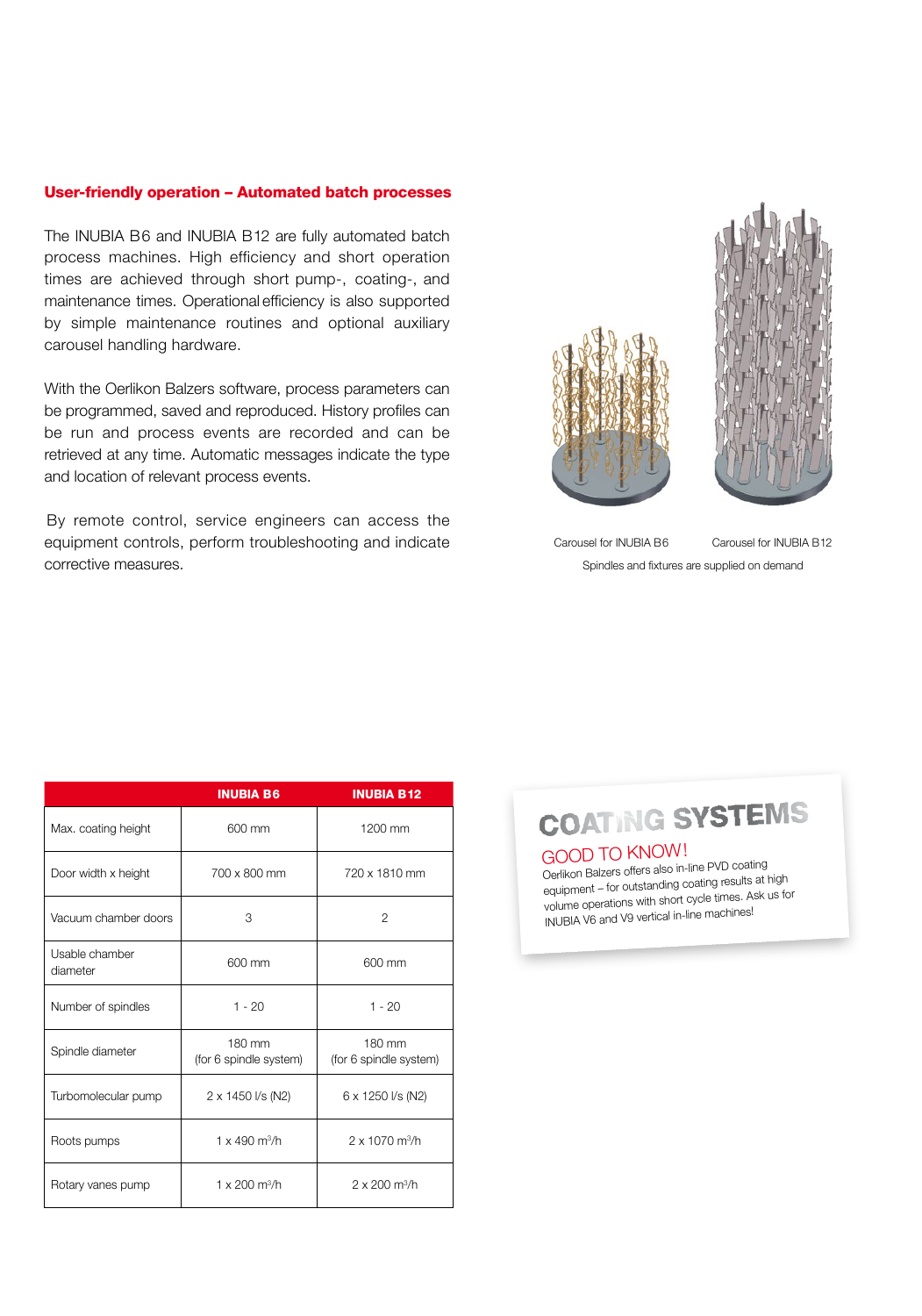

#### Unmatched versatility of reproducible colour coatings

Oerlikon Balzers INUBIA B6 and INUBIA B12 provide your coating operation with unmatched versatility of reproducible colour coatings. In addition to the standard colours, Oerlikon Balzers develops other colours on request.



#### Large variety of modern colours for a broad range of applications

INUBIA B6 and B12 coating machines are designed for efficient PVD surface technology operations that need flexibility for a large variety of processes on various substrate materials and geometries. Hence, these coating systems satisfy the requirements of the jewellery, medical, automotive, sanitary, customer electronics and home appliances industries.

#### Superior mechanical properties

Oerlikon Balzers INUBIA B6 and INUBIA B12 provide a wide range of high-performance coatings, which fulfil the individual specifications of various industries. Properties like adhesion, scratch- and abrasion resistance and colour stability are just a few examples.